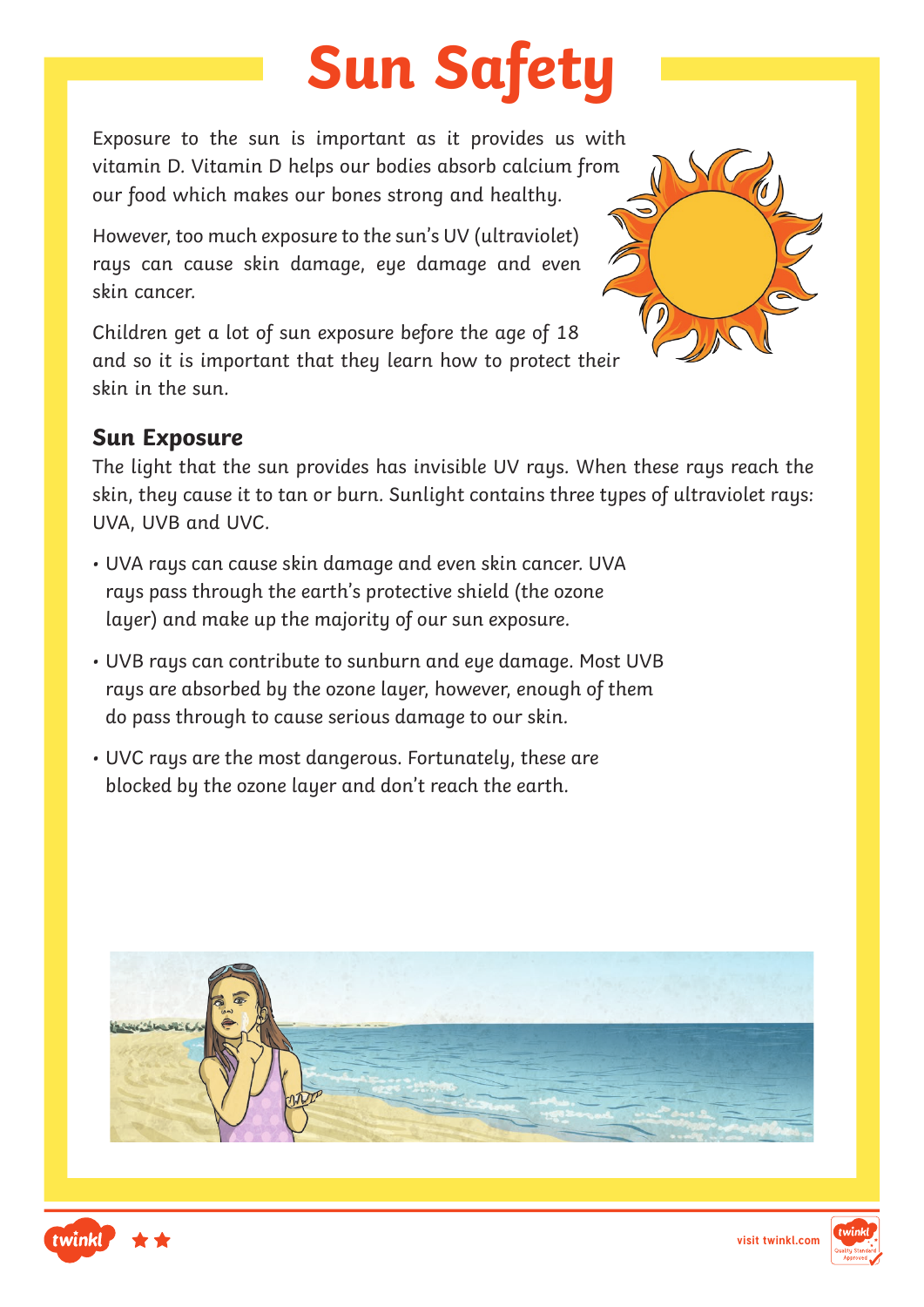# **Sun Safety**

### **Melanin: The Body's Defence**

Our skin has a chemical called melanin in it. When our skin is exposed to the sun, the melanin reacts and tries to absorb the dangerous UV rays. As the melanin reacts to the sun, our skin tans. If the skin is exposed to too much sun, the melanin can no longer protect it and the skin then burns.

The lighter someone's skin is, the less melanin it has. The darker someone's skin, the more melanin it has. Therefore, those with lighter skin need to take more precautions to protect their skin from the sun.



### **How to Protect Your Skin**

In order to protect your skin from the sun, there are several things to remember. Firstly, stay out of the sun when it is at its hottest (usually between 10 a.m. and 4 p.m.). Secondly, apply sunscreen regularly. If you are in and out of water, you will need to use a sunscreen which is water resistant so that it doesn't wash off. Thirdly, wear a hat to protect your head and face (the scalp can burn very easily and so needs to be protected) and lightweight clothes to protect your body. Lastly, don't forget about your eyes! Sun exposure damages the eyes as well as the delicate skin around it. Therefore, wear a pair of sunglasses that protect against UVA and UVB rays.



### **Did You Know…?**

Not all sunscreens are the same and some have less protection than others.

Check the bottle and make sure that it protects against both UVA and UVB rays.

Buy one that has a factor of at least 30; factor 50 is the highest and is known as 'sunblock'.



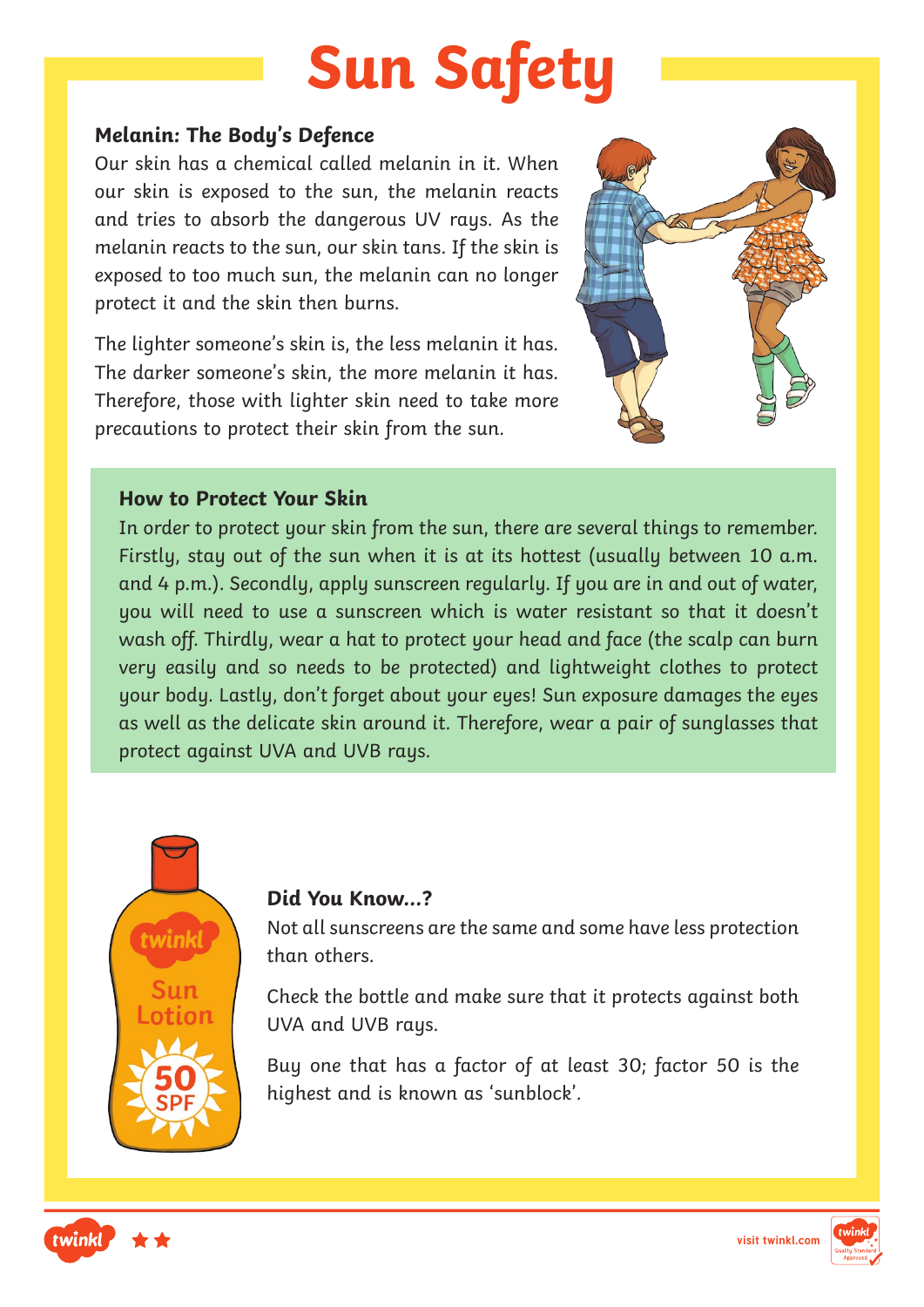# **Sun Safety Questions**

1. What nutrient does vitamin D help our bodies to absorb? Tick one.

| vitamin E |  |
|-----------|--|
|-----------|--|

- calcium
- iron
	- vitamin C
- 2. Fill in the missing word.

Children get a lot of sun \_\_\_\_\_\_\_\_\_\_\_\_\_\_\_\_\_\_\_\_\_\_ before the age of 18 and so it is important that they learn how to protect their skin in the sun.

- 3. Find and copy a word that shows that we cannot see UV rays.
- 4. Which UV ray are we exposed to the most? Tick one.

| UVA         |
|-------------|
| <b>UVB</b>  |
| UVC         |
| all of them |

5. Explain why someone with lighter skin needs to take more precaution to protect their skin than someone with darker skin.

6. Draw lines to show how you can protect different parts of your body.

| Wear sunscreen           | to protect your eyes.        |
|--------------------------|------------------------------|
| Wear a hat               | to protect your body.        |
| Wear sunglasses          | to protect all of your skin. |
| Wear lightweight clothes | to protect your scalp.       |



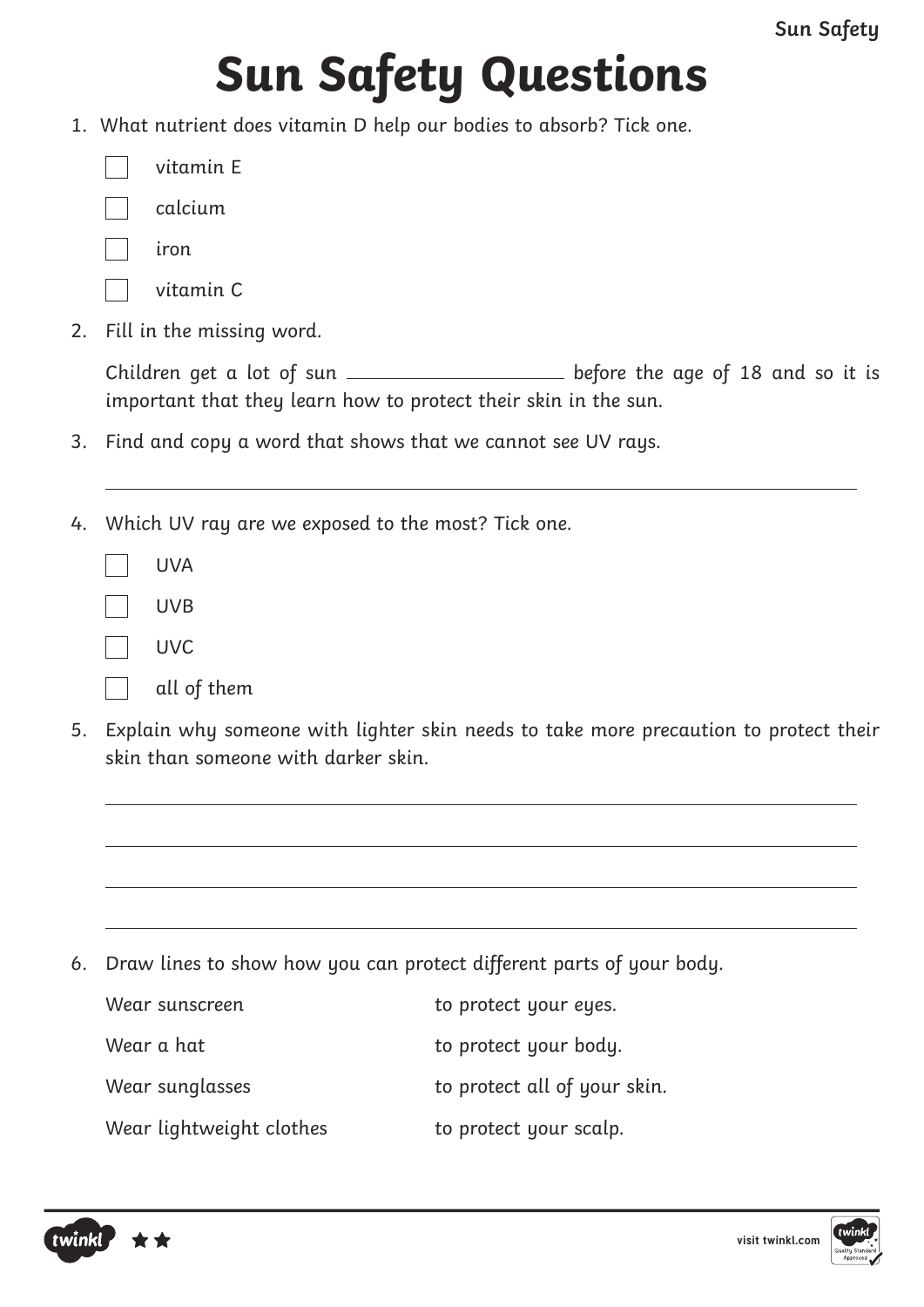## **Sun Safety Questions**

- 7. What factor does 'sunblock' have?
- 8. Explain why it is important to check your bottle of sunscreen.

twinkl

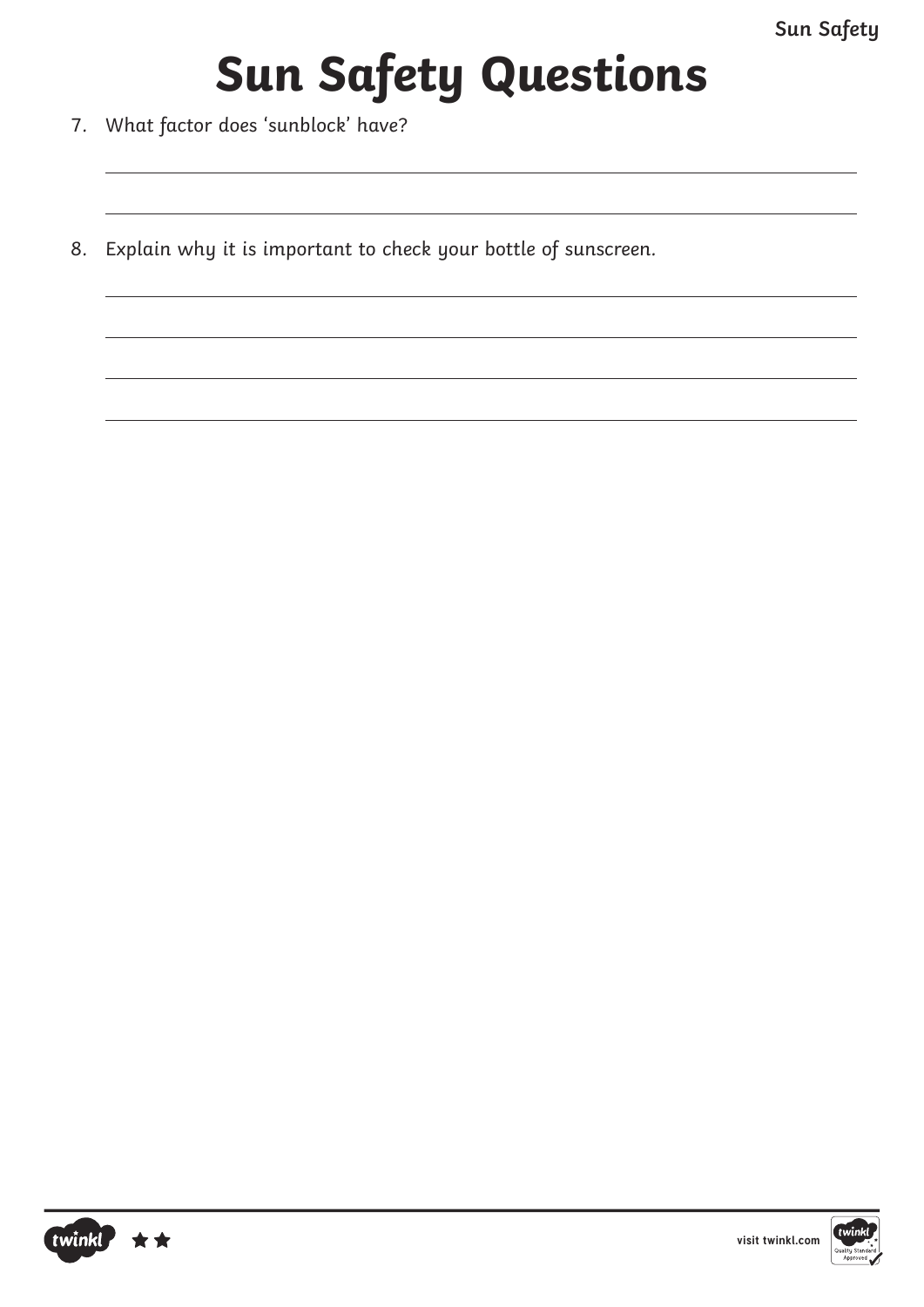## Sun Safety **Answers**

1. What nutrient does vitamin D help our bodies to absorb? Tick one.

itamin F

- **calcium**
- iron
	- vitamin C
- 2. Fill in the missing word.

Children get a lot of sun <u>exposure</u> before the age of 18 and so it is important that they learn how to protect their skin in the sun.

3. Find and copy a word that shows that we cannot see UV rays.

**invisible**

4. Which UV ray are we exposed to the most? Tick one.

| <b>UVA</b>  |
|-------------|
| <b>UVB</b>  |
| UVC         |
| all of them |

5. Explain why someone with lighter skin needs to take more precaution to protect their skin than someone with darker skin.

**Pupil's own responses, such as: People with lighter skin need to protect** 

**their skin more because they have less melanin than people with darker** 

**skin. Melanin is what helps to protect our skin for the sun's UV rays.**

6. Draw lines to show how you can protect different parts of your body.